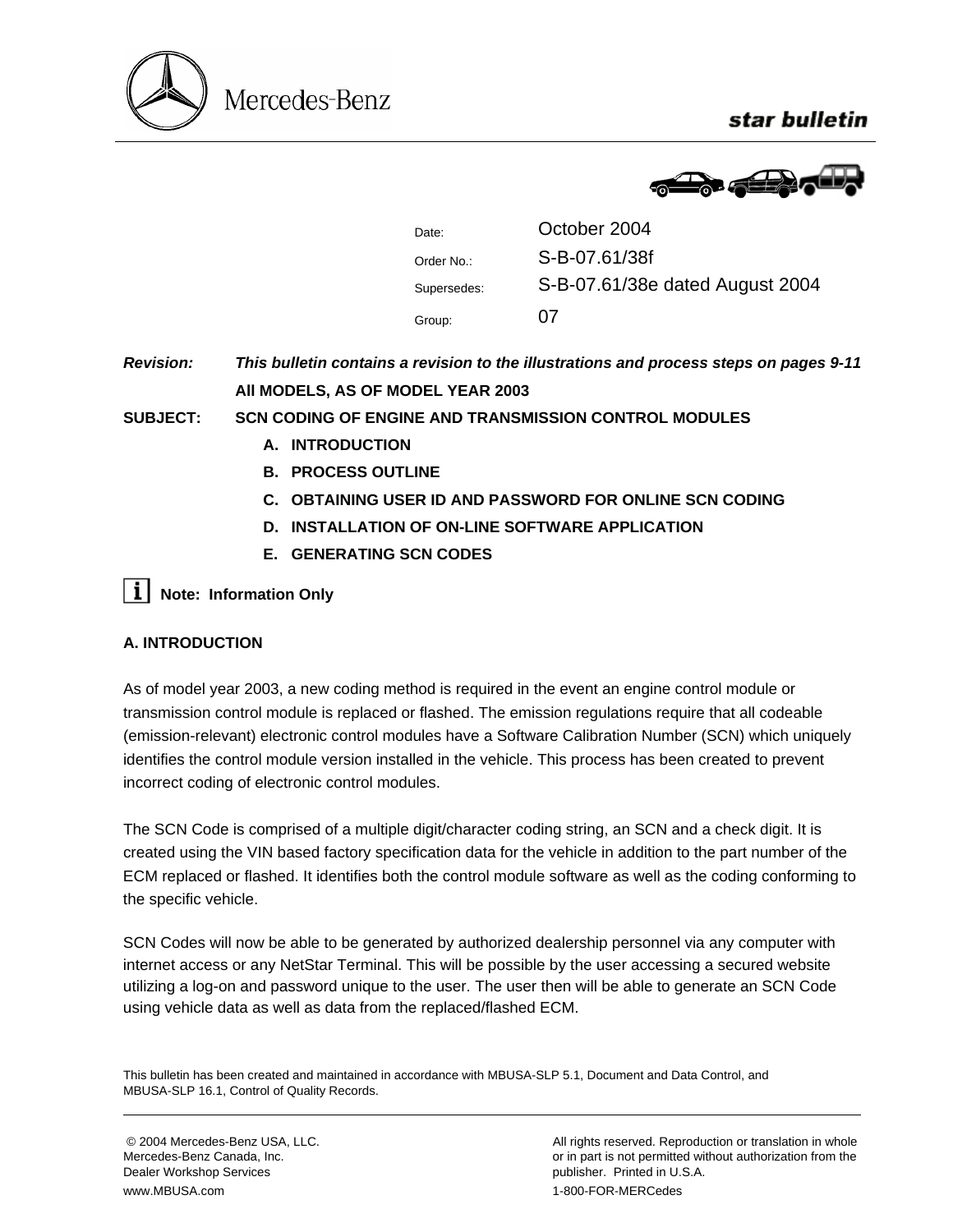**This revised process will be referred to as the 'on-line procedure' and will provide faster service for the dealership personnel. This 'on-line procedure' will replace the currently used 'interim solution' which utilized email based requests for SCN Codes. The email based 'interim solution' will be replaced by the 'on-line procedure' on April 30 2004.** 

## **B. PROCESS OUTLINE**

The 'on-line procedure' specified in this SI is divided into three parts: obtaining a User ID and Password, accessing the website and installing the program on the user's computer, and generating an SCN Code.

#### **Obtaining a User ID and Password –**

In order to obtain a User ID/Password the requestor must fill out the form that is contained within this SI. This form must be approved and signed by the Service Manager and then must be faxed to MBUSA using the number provided on the form. This form will then be checked and approved by MBUSA and sent to the account administrator at DCAG. Once received by DCAG, the User account will be created and the User ID/Password will be e-mailed to the requestor directly from DCAG. This process is to ensure that only authorized personnel obtain User IDs as well as to maintain security.

• Please refer to subject C for instructions on obtaining User ID and Password.

# $\overline{\mathbf{i}}$  Note:

- Each dealer may obtain as many User IDs and Passwords as they require as long as a signed form is submitted for each.
- This process of obtaining a User ID/Password may take up to a week to complete depending on volume of requests.
- MBUSA will retain all Registration Forms submitted via fax. However for security reasons, MBUSA will have no record of User Accounts activated by DCAG or User IDs and Passwords that are emailed from DCAG to the requestor.

# **Accessing the website and installing the program –**

This procedure can only be performed after a User ID and Password has been obtained. The user will enter the Flash Website URL (listed in the body of this SI) into their web browser from any computer with internet access. Access is also possible from any NetStar Terminal by selecting the 'SCN Coding' menu found under the 'Service' tab. The User ID and Password will allow access to the website and by following the procedure detailed in the body of the SI the download the program will occur automatically.

• Please refer to subject D for instructions on installing the 'on-line process' software on any PC with internet access or on your NetStar PC.

# II Note:

- Some minor PC configuration may be required in some cases, this configuration information is contained within the body of the SI.
- The program is large in size and internet/NetStar users with speeds less than 128kbps should perform the download after normal working hours to ensure that the download is successful.
- The program will automatically install the first time the website is accessed, any updates to the program will automatically install in the future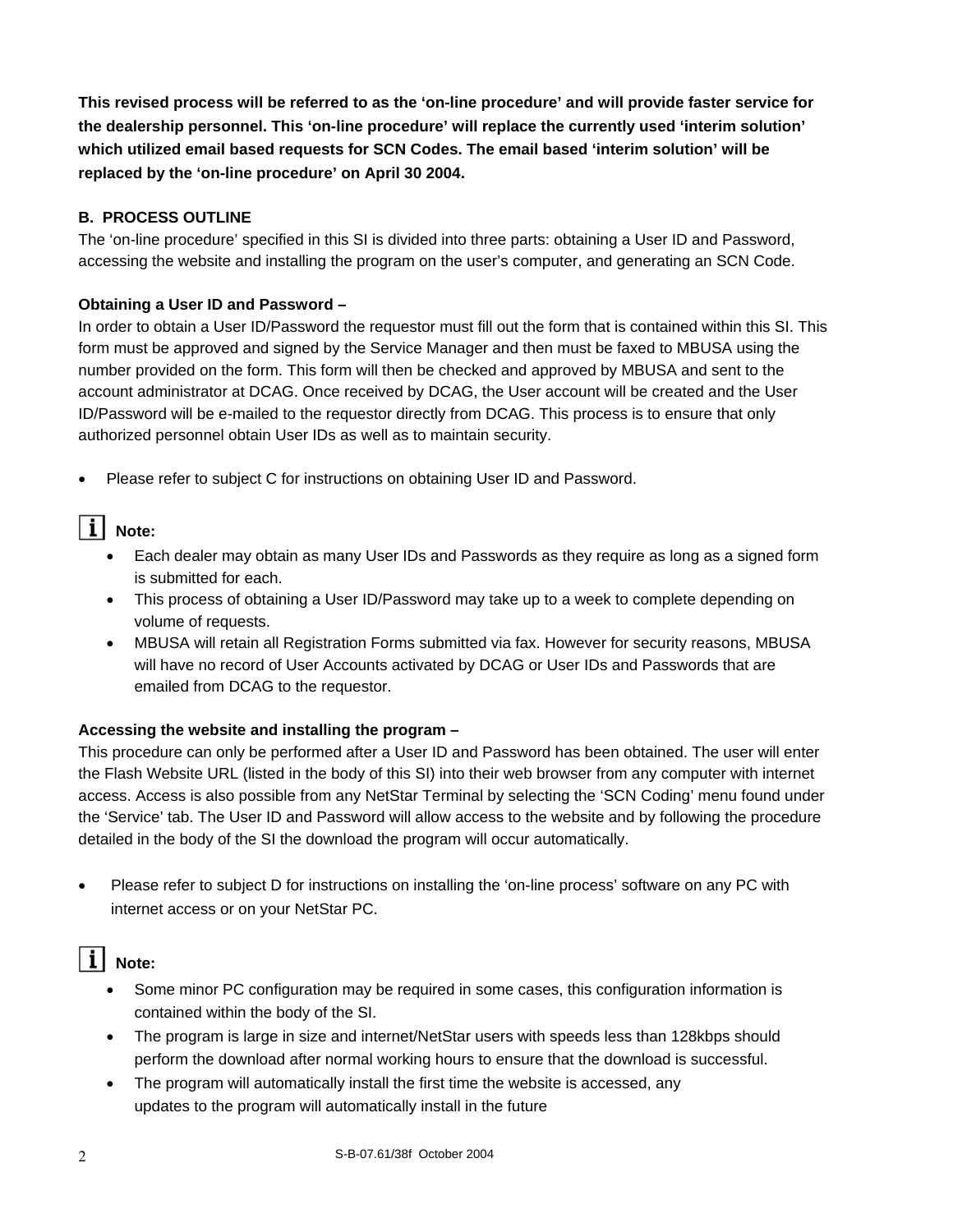## **Generating an SCN Code –**

This procedure can only be performed after a User ID and Password have been obtained and the 'on-line process' software has been downloaded. In order to obtain an SCN Code you must have the full VIN of the vehicle as well as the correct part number, MB Number or MB Object Number (number required is dependant on type of ECM) of the ECM that you wish to obtain an SCN Code for. This ECU part number, MB Number, or MB Object Number can be identified by STAR Diagnosis using the 'Control Unit Version' menu selection. Follow the procedure outlined in the body of the SI in order to obtain an SCN Code.

# $\lceil \mathbf{i} \rceil$  Note:

- ME-SFI & NAG1 ECMs use the MB Number or the part number in order to generate an SCN Code.
- 722.9/NAG2 ECMs use the MB Object Number in order to generate an SCN Code.

Please refer to subject E for procedure of how to generate an SCN Coding using this application.

## **Technical Support –**

#### **For User ID and Password inquiries:**

Please call the NETSTAR Help Desk

Phone - 1.888.9.NETSTAR

- Please ensure that you have submitted a User ID Request Form prior to making contact
- **NOTE: The MBUSA TAC cannot assist you in regard to User ID/Password related problems**

#### **For 'on-line process' software download problems or for PC configuration inquires:**

Phone – 1.888.9NETSTAR (07.00 – 20.00 EST)

- Please ensure that you have obtained a User ID and Password before contacting. If you have not obtained a User ID and Password the helpdesk will not be able to assist you.
- Please ensure that you have you User ID and Password available
- **NOTE: The NETSTAR help-desk cannot assist you in problems with a User ID/Password or in obtaining an SCN Code**
- **NOTE: The MBUSA TAC cannot assist you in regard to software and/or PC configuration problems**

#### **For problems or errors received while generating an SCN Code:**

Please call the STAR Diagnosis Help Desk

Phone - 1.888.532.7096 or 011.800.342.4667.4

- Please ensure that you have you User ID and Password available
- Please ensure that for all communications you have your User ID, detailed contact information including: name, dealer number, phone number, and email address as well as full vehicle VIN and any applicable ECM information (part number, MB Number, MB Object Number) ready.
- **NOTE: The MBUSA TAC will not fulfill requests to generate SCN Codes, they can only validate an SCN Code that you have previously generated.**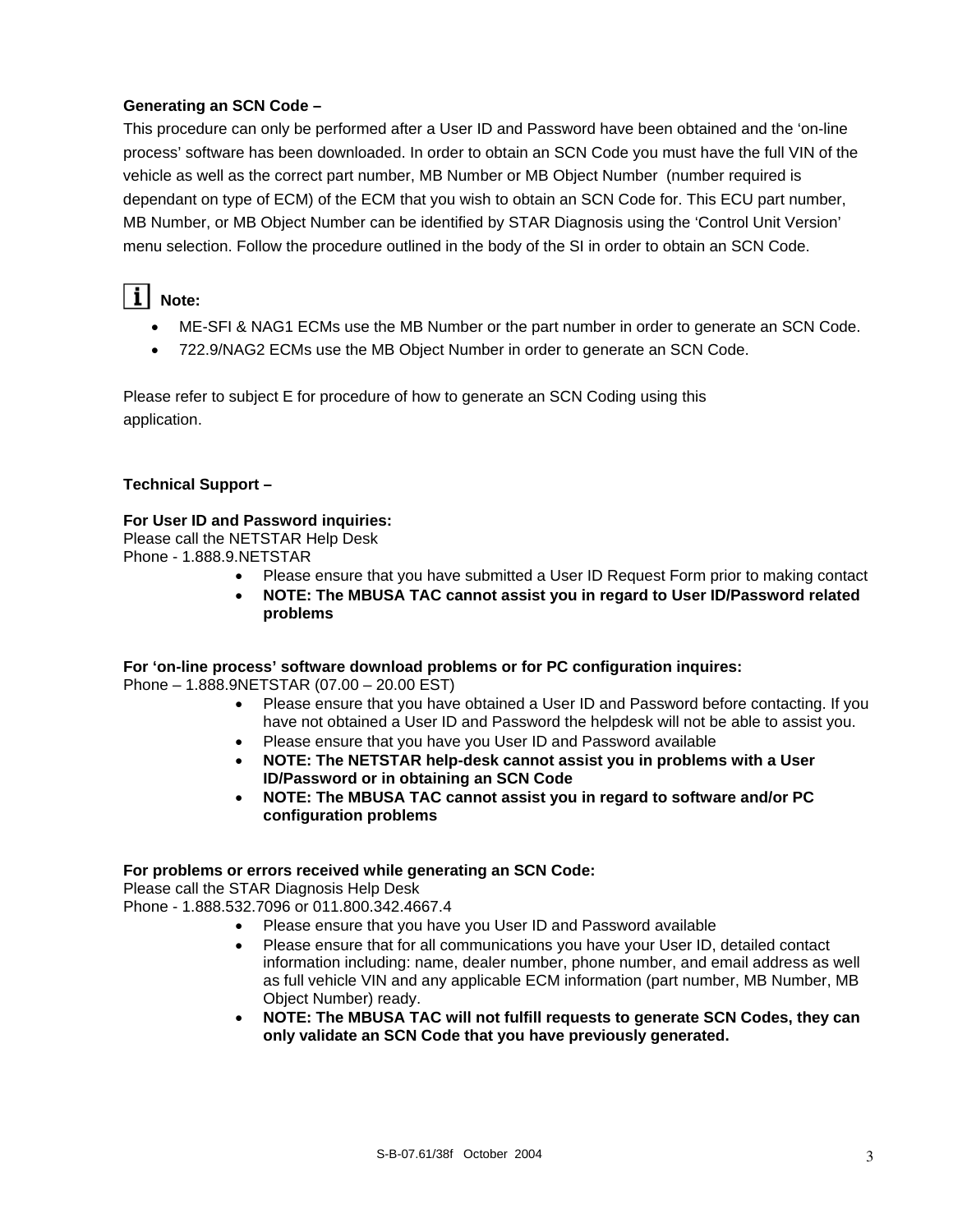#### **For all other inquires**:

#### Email MBUSA – technicalinformation@mbusa.com

• Please ensure that all communications contain your User ID, detailed contact information including: name, dealer number, phone number, and email address as well as full vehicle VIN and any applicable ECM information (part number, MB Number, MB Object Number)

#### **Troubleshooting –**

Cannot access account/Password not valid

• Refer to Technical Support section of this SI

Cannot generate an SCN or Error message received during the generation process

- Ensure that vehicle is MY2003 or newer
- Ensure that VIN is correct
- Ensure that ECM part number is applicable to vehicle (you may need to have your parts department contact the Part Assistance Center)
- Refer to Technical Support section of this SI

STAR Diagnosis will not accept SCN Code generated

- Generate the SCN a second time to validate correct number was generated
- Refer to Technical Support section of this SI

After entering SCN Coding the ECM, the vehicle does not operate properly

- Please call the STAR Diagnosis Help Desk 1.888.532.7096 or 011.00.42.667.4
- Please ensure that for all communications you have your User ID, detailed contact information including: name, dealer number, phone number, and email address as well as full vehicle VIN and any applicable ECM information (part number, MB Number, MB Object Number) ready.

# **C. Obtaining User ID and Password for online SCN coding.**

# **1. Please check with your Service Manager or Workshop Foreperson to see if a User ID and Password has already been issued to your workshop. If one has already been established for your workshop please proceed to Section D.**

**2. Fill out and fax a signed copy of the SCN On-line User Registration Form (on following page)**  Fax the Form to MBUSA at (201) 573-4335.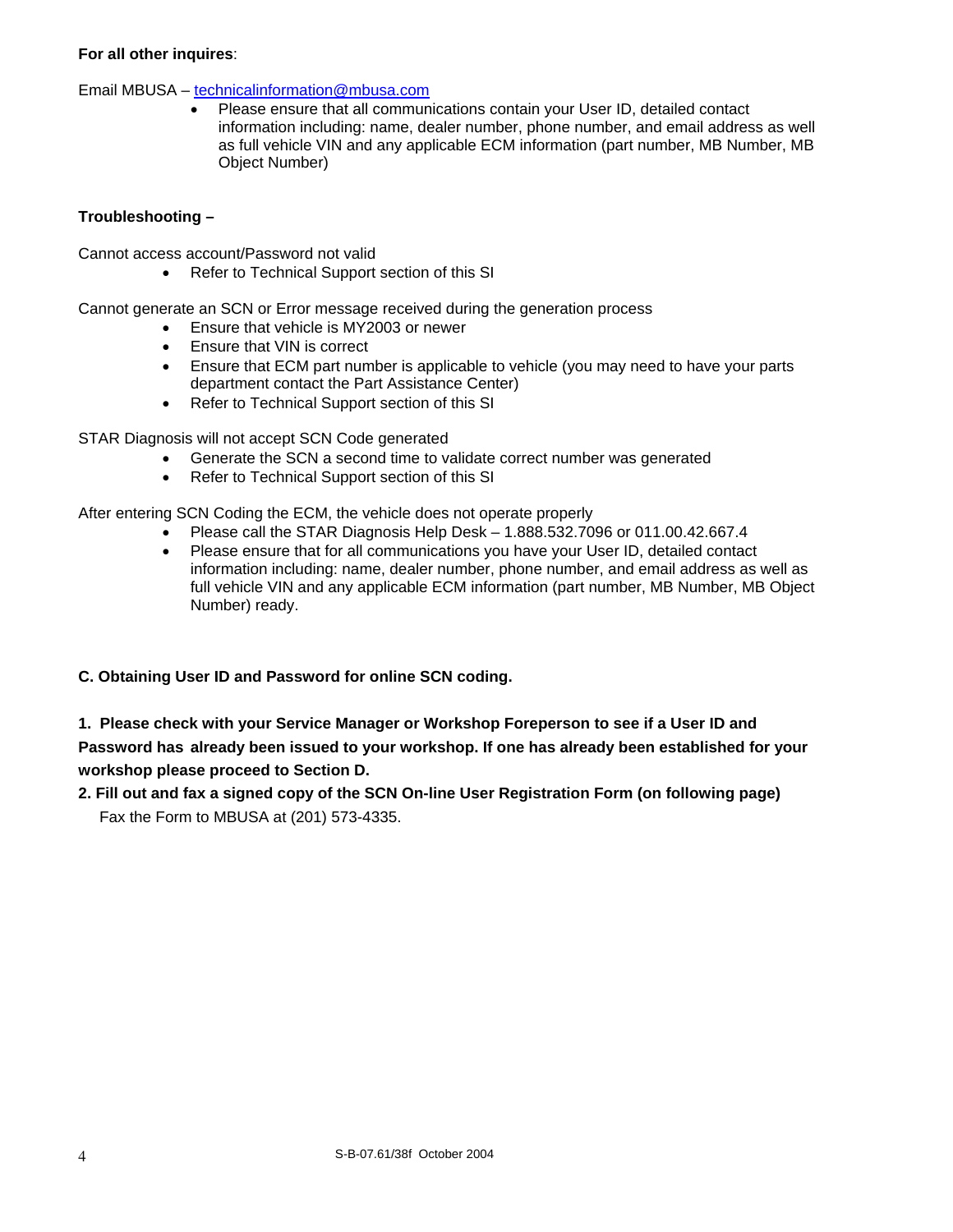

|                                                                     | SCN On-line User Registration Form for MBUSA |                                 |                                                                                                          |
|---------------------------------------------------------------------|----------------------------------------------|---------------------------------|----------------------------------------------------------------------------------------------------------|
| To: Mercedes-Benz USA<br>Fax: (201) 573 4335                        | Dealer Code:                                 | Wholesale Number <sup>1</sup> : |                                                                                                          |
| <b>MPC Address:</b><br>Mercedes-Benz USA, LLC<br>One Mercedes Drive | Dealer Address:                              |                                 | Spaces marked in bold<br>outline will be filled in<br>by DaimlerChrysler AG.<br>Internal handling notes! |
| Montvale, NJ 07645<br><b>USA</b>                                    |                                              |                                 | Date of receipt by<br>GSP/SIS:                                                                           |
|                                                                     |                                              |                                 | Authorization is<br>certified MPC/GV <sup>1</sup> :                                                      |
|                                                                     |                                              |                                 | <br><br>(Signature)                                                                                      |

#### **SDflash SCN Responsible (Service Manager):**

| Last Name, First Name: | $\tilde{\phantom{a}}$ | E-Mail <sup>2</sup> : |
|------------------------|-----------------------|-----------------------|
| Telephone:             | Fax:                  | Remarks:              |

#### **Connection Specifications (please check off and fill in):**

| PC Internet<br>Connection               | . .<br>Modem | LAN |
|-----------------------------------------|--------------|-----|
| <b>Operating System</b>                 |              |     |
| Provider                                |              |     |
| <b>Bandwidth</b><br>(Transmission Rate) |              |     |

#### **Information for Setting your Password:**

| Last Name, First Name of the User: | Department:                                                                                               | Telephone: |
|------------------------------------|-----------------------------------------------------------------------------------------------------------|------------|
|                                    |                                                                                                           | Fax:       |
| E-Mail:                            | A Username and Password will be created for you and<br>sent to the email address which you have provided. |            |

1) Leave blank. To be filled by a Mercedes-Benz representative.

2) The email address is necessary for the Password creation.

....................................................................................Date, Signature (Service Manager)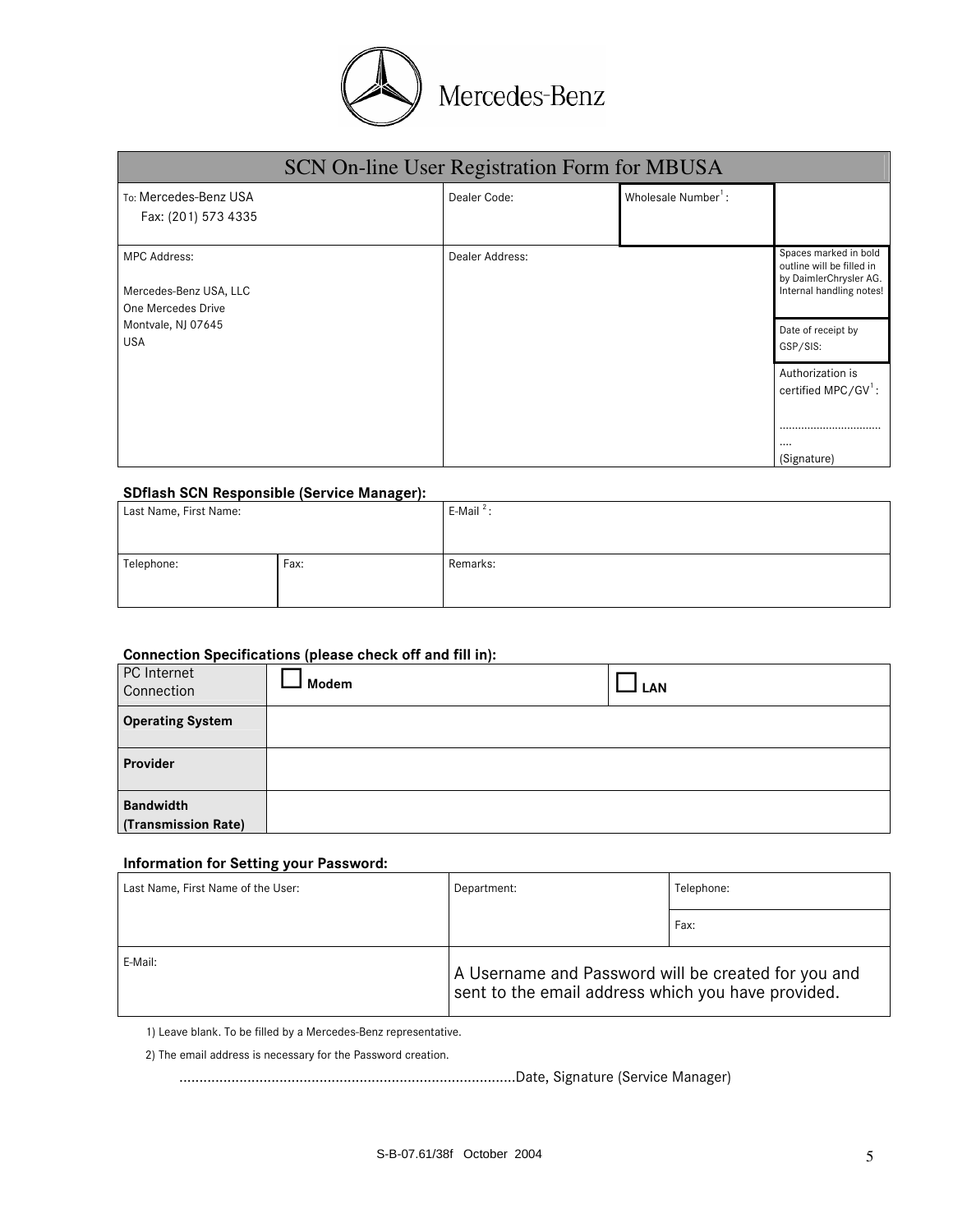#### **D. Installation of On-line Procedure Software Application**

System requirements: Pentium II processor or better Min 64 MB RAM 50 MB free hard drive space One of the following operating systems: Windows NT Windows 98 (second edition) Windows XP Windows 2000



**1. Download the SD flash online program from the DCAG flashen web site: Type in the following URL into your internet browser address box (Figure 1) and save as a favorite: http://starnetworkedc.daimlerchrysler.com/flashen**

 **Or follow the NetStar link 'SCN Coding' found under the 'Service' Tab (Flashen home page will open) Select <starter applet> (Figure 1) to begin installation.** 

**Figure 1** 

2. With access over the Internet a universal Username/Password combination must be utilized. (Figure 2)

Please enter in the following:

- Username: flashen
- Password: starnetwork

Ιl **Note for some PC users:** If your browser has the option to save passwords, please activate this option so that the password does not have to be entered every time you log on

| (letzwerkkennwort eingeben |                                              |
|----------------------------|----------------------------------------------|
|                            | Geben Sie Benutzernamen und Kennwort ein.    |
| Site:                      | starnetwork-edc.daimlerchrvsler.com/flashen2 |
| Bereich                    | <b>FLASHEN II InternetAccess</b>             |
| Benutzername               | ∥flashen                                     |
| Kennwort                   | xxxxxx                                       |
|                            | Kennwort in Kennwortliste speicherri         |
|                            | Abbrechen<br>0K                              |

**Figure 2**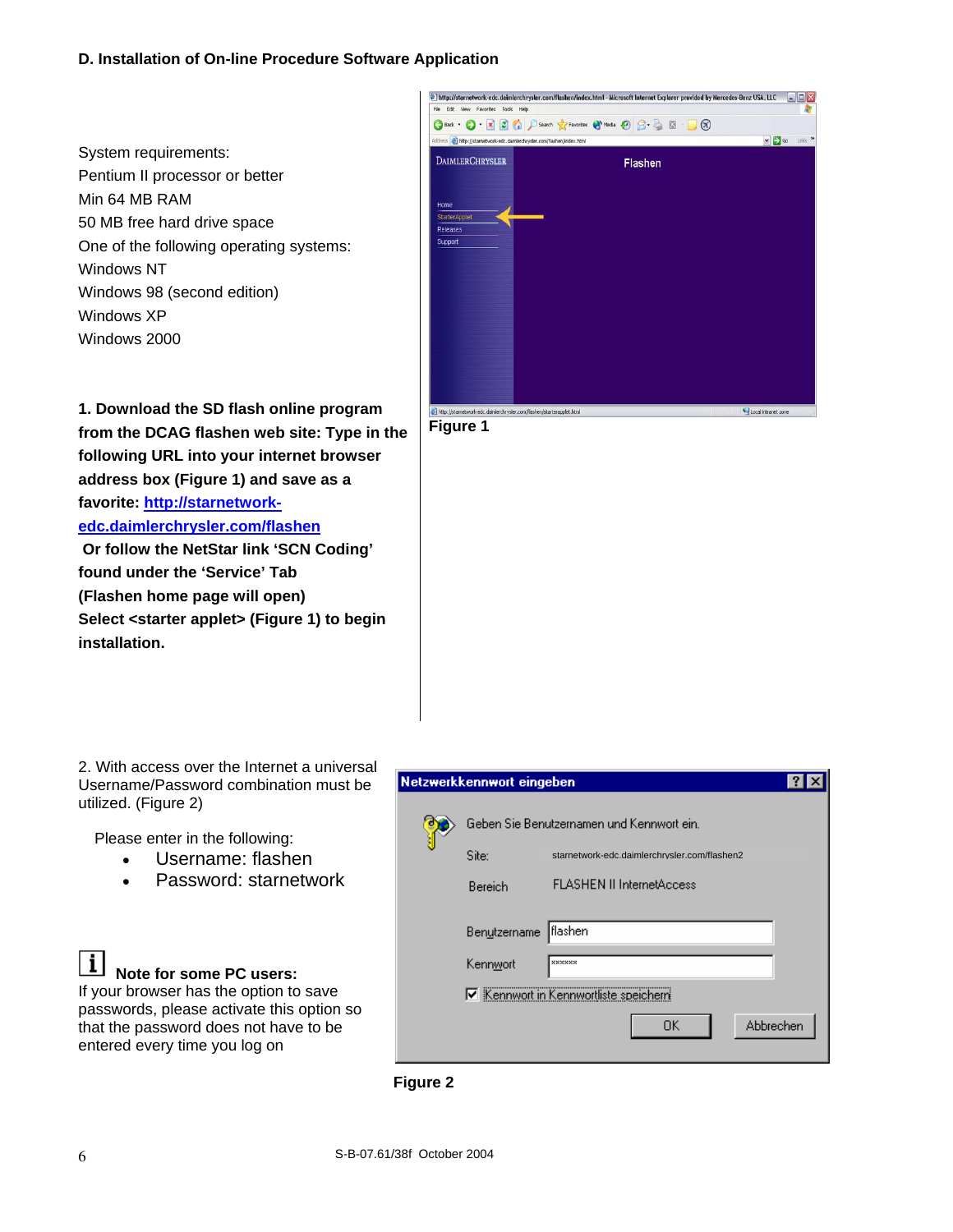# **Note for some PC users:**

In the case that just a blank grey box appears without any further system progress it might be caused by the JAVA settings of your PC Internet browser. (Figure 3)

- JAVA has to be activated in your Internet Explorer:
	- $\triangleright$  Menu Bar IE
	- $\triangleright$  Extras
	- ¾ Internet Options
	- $\triangleright$  Advanced
	- $\triangleright$  Microsoft VM
	- $\triangleright$  JAVA...(please activate all of the JAVA check boxes, your Internet Options window may vary slightly from Figure 3 example)

| $?$ $\times$<br><b>Internet Options</b>                                                                                                                                                                                                                                                                 |
|---------------------------------------------------------------------------------------------------------------------------------------------------------------------------------------------------------------------------------------------------------------------------------------------------------|
| Advanced<br>General Security   Content   Connections   Programs                                                                                                                                                                                                                                         |
| Settings:                                                                                                                                                                                                                                                                                               |
| Accessibility<br>Browsing<br>HTTP 1.1 settings<br>Microsoft VM<br>$\nabla$ Java console enabled (requires restart)<br>$\nabla$ Java logging enabled<br>$\nabla$ JIT compiler for virtual machine enabled (requires restart)<br>Multimedia<br>Printing<br>Search from the Address bar<br><b>Security</b> |
| Restore Defaults                                                                                                                                                                                                                                                                                        |
| Cancel<br>OK<br>Apply                                                                                                                                                                                                                                                                                   |

 **Figure 3** 

**Note for some PC users:** 

**The following security warning box may appear.** 

**Select <Yes> in the security warning box to continue installation. (Figure 4)** 

**This step may be required each time you access DCAG Flashen web site.** 



 **Figure 4**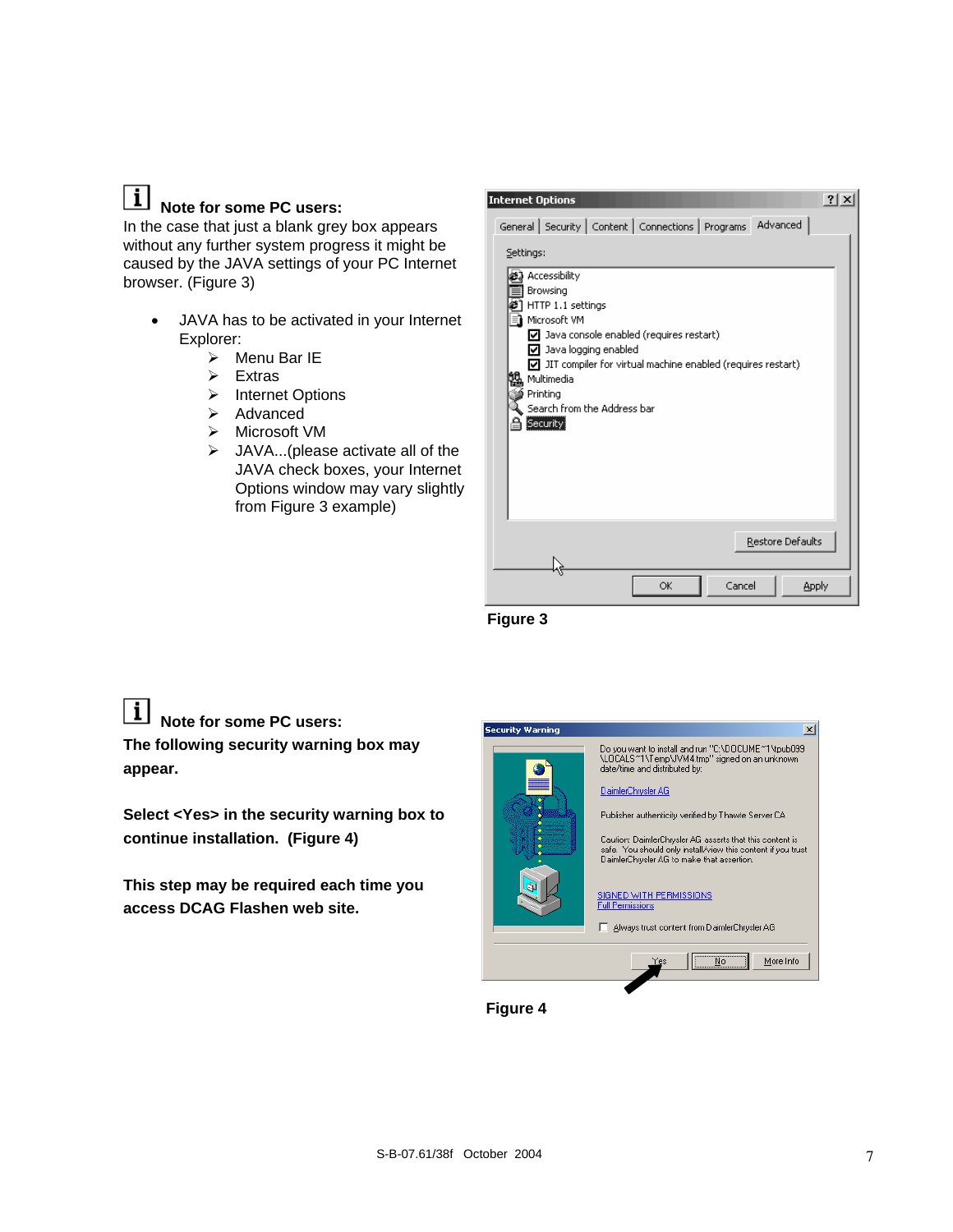**3. Launch and install program Select <Click to start> (Figure 5) to continue installation. Program will load anywhere from 1 to 20 minutes depending on your connection speed.** 

 $\vert \mathbf{i} \vert$ **Note: It is suggested that if your connection speeds are 128kps or less that you perform the initial download of the application after business hours to ensure that the application download is successful.** 

 $1$ **Note:** The DOS –dialogue box (Figure 6) will open. Do not close this box, you may minimize this box if you desire. The DOSdialogue box will run the entire time in the background and task-bar. If this box is closed the program will not work and the user must log-in again.

# **4. Enter user ID and Password into log in box.**

**Click on <Login> field to enter STAR NETWORK and access the application. (Figure 7)** 



**Note: Continue to subject E to generate SCN Codes.** 

 $\lfloor i \rfloor$ **Note: If "Password Has Expired" or "Password Will Expire Soon" message appears, type in password again and click "Change Password". Then change your password using the screen provided.** 

| $\overline{\mathscr{A}}$<br><b>Click to start</b> | Deinstall | Proxy login |
|---------------------------------------------------|-----------|-------------|
| Installation Directory:                           | c:\dc_fw  |             |
| HTTP Proxy / Port                                 |           |             |

#### **Figure 5**



**Figure 6** 



**Figure 7**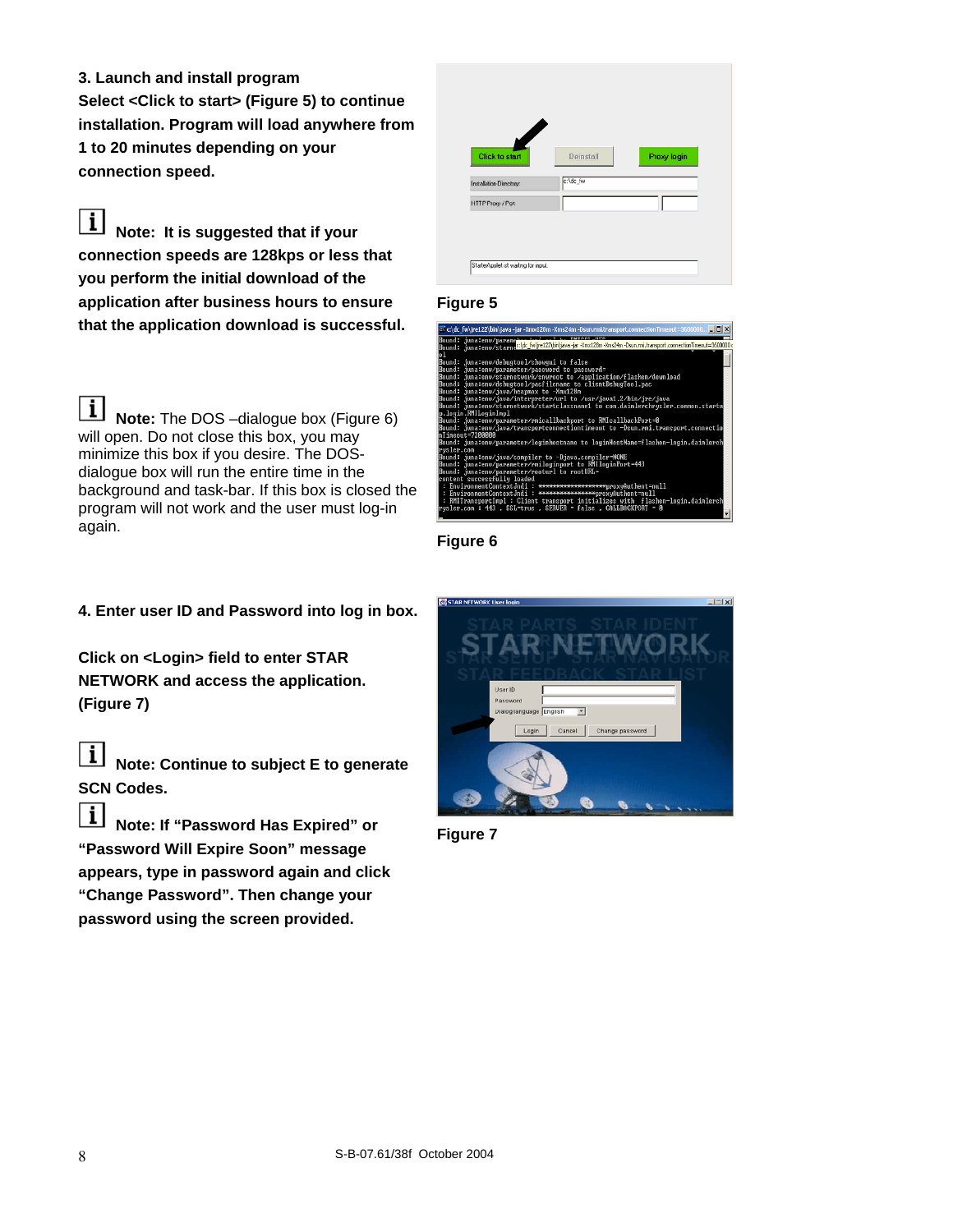#### **E. Generate SCN Codes**

**1. Click on <Coding> button on the top of the window (Figure 8).** 

| Programming status                                                   | Coding/parameterization status | Changed on $\nabla$                                                                          | Processed by |                    |
|----------------------------------------------------------------------|--------------------------------|----------------------------------------------------------------------------------------------|--------------|--------------------|
|                                                                      |                                |                                                                                              | TESTER4      |                    |
|                                                                      |                                |                                                                                              |              |                    |
|                                                                      |                                |                                                                                              |              |                    |
|                                                                      |                                |                                                                                              |              |                    |
|                                                                      |                                |                                                                                              |              |                    |
| Coding<br>FII VIN<br>OK WDB 220070 1A 410662<br>MDB 171456 1F 004460 |                                | SCN and coding string available<br>SCN and coding string available<br>Vehicle data available |              | TESTER4<br>TESTER4 |

**Figure 8** 

- **2. Enter data into required fields (Figure 9).**
- **(A) Enter VIN into "Vehicle Identification Number" window.**
- **(B) Enter PKW in the "Category" box.**
- **(C) Click on the control unit you wish to generate an SCN Code for.**
- **(D) Click on the button <F2 Enter Control Unit Number>.**

| STAR NETWORK    |                                           |                                                                                                                           | $\square$ o $\times$     |
|-----------------|-------------------------------------------|---------------------------------------------------------------------------------------------------------------------------|--------------------------|
| DAIMLERCHRYSLER | Overview Coding<br>A                      |                                                                                                                           | B                        |
|                 | - Vehicle data -                          |                                                                                                                           |                          |
|                 | EIN/VIN                                   | Category                                                                                                                  | $\overline{\phantom{a}}$ |
|                 |                                           |                                                                                                                           |                          |
|                 |                                           |                                                                                                                           |                          |
|                 | ⊙ Engine control unit                     | C Transmission control unit                                                                                               | C Other control unit     |
|                 |                                           |                                                                                                                           |                          |
|                 |                                           |                                                                                                                           |                          |
|                 |                                           |                                                                                                                           |                          |
|                 | C                                         | $\mathbf C$                                                                                                               |                          |
| Applications    |                                           |                                                                                                                           |                          |
| SDflash         |                                           |                                                                                                                           |                          |
|                 |                                           |                                                                                                                           |                          |
| Tools           |                                           |                                                                                                                           |                          |
| Star Setup      |                                           |                                                                                                                           |                          |
|                 |                                           |                                                                                                                           |                          |
|                 | F2 Steuergerätedaten eingeben<br>F3 Query |                                                                                                                           |                          |
|                 |                                           |                                                                                                                           |                          |
|                 | F10 New vehicle                           |                                                                                                                           | F11 Print                |
|                 | D                                         |                                                                                                                           | 10.AT20_003              |
| Help<br>Menu    | Logout                                    | User ID: tester4 Name: null scn-office Group ID: PJ Flashen Department --- Region: STARNETWORK<br><b>URBOSSON LUGSSON</b> |                          |

**Figure 9**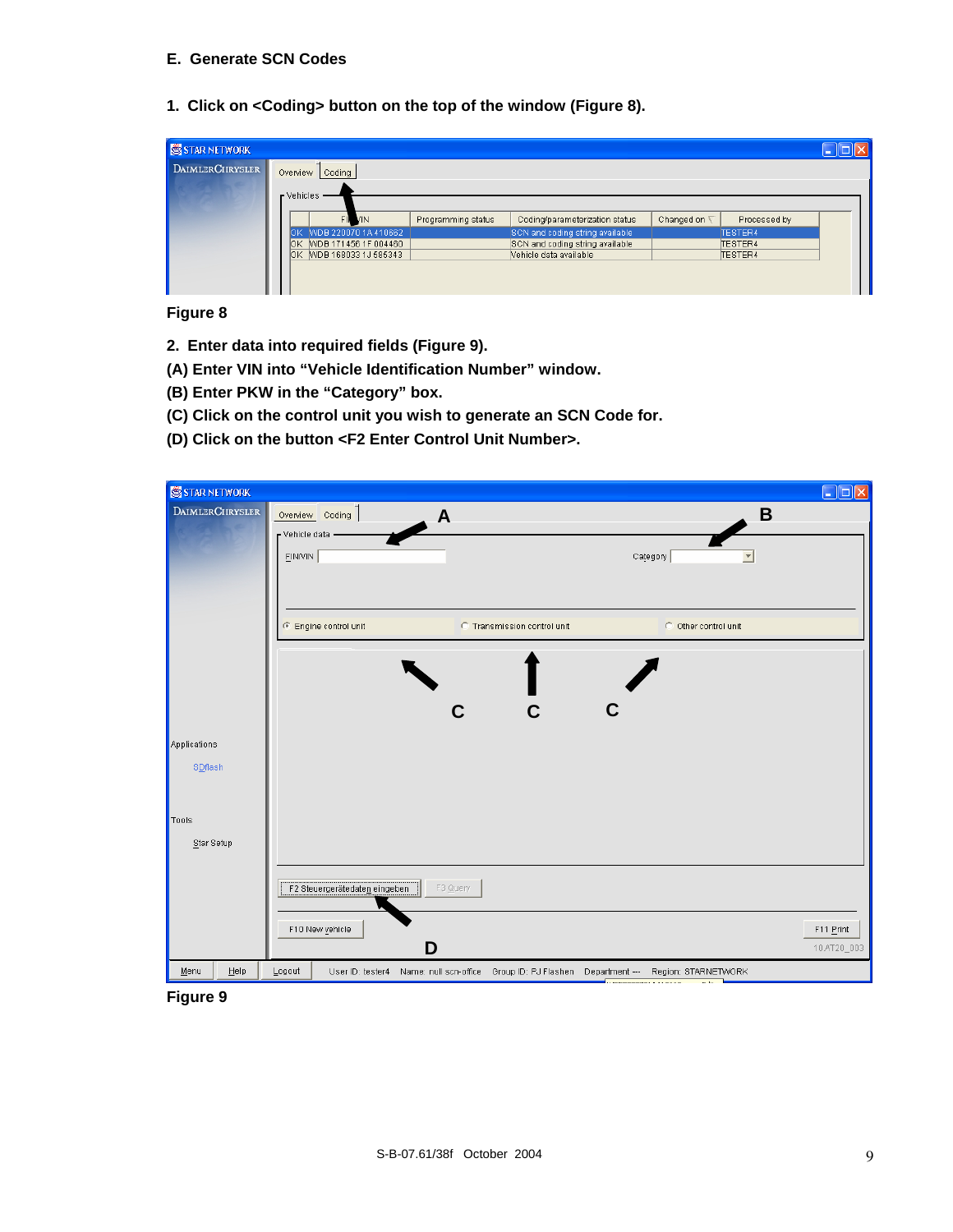**(E) Enter the Part Number or MB Object Number of the control unit. (Figure 10)** 

**(F) Enter the Check Digit [1]. (Figure 10)** 

**(G) FOR ENGINE 272 ONLY – Enter in the "Control Unit Software" (MB Object Number DATA & CODE) numbers .** 

**Note: Check Digit [1] and the "Control Unit Software" (MB Object Number DATA & CODE) numbers are generated by the Star Diagnosis System using the "Determine Vehicle Data For SCN Coding" menu selection.** 

**3. Generate SCN Coding Information. (Figure 10)** 

**(H) Click <F3 Query> button.** 

| STAR NETWORK           | $\Box$ o $\boxtimes$                                                                                     |
|------------------------|----------------------------------------------------------------------------------------------------------|
| <b>DAIMLERCHRYSLER</b> | Overview Coding<br>r Vehicle data –                                                                      |
|                        | FINNIN WDB2200701A410662<br>Category PKW<br>$\blacktriangledown$                                         |
|                        | Έ<br>Engine control unit                                                                                 |
| G                      | Part number 1131535479<br>Status + instructions -                                                        |
|                        | Control unit software<br>Information:<br>0004479940<br>0004483940                                        |
|                        | Next steps: Enter the code in the vehicle data block if special equipment is installed in or removed fro |
|                        | $\overline{\P}$                                                                                          |
| Applications           | $-$ SCN $-$<br>Coding string:                                                                            |
| SDflash                |                                                                                                          |
| Tools                  | SCN:<br>Check digit 2:<br>E8 F4 A7 C7<br>F                                                               |
| Star Setup             | $\blacktriangleleft$<br>H<br>Check digit 1 95 8B A3 A4                                                   |
|                        | F3 Query<br>F2 Steuergerätedaten eingeben                                                                |
|                        | F10 New vehicle<br>F11 Print<br>10.AT20_003                                                              |
| Help<br>Menu           | Logout<br>User ID: tester4 Name: null scn-office Group ID: PJ Flashen Department --- Region: STARNETWORK |

**Figure 10** 

**4. Display SCN Coding Information. (Figure 11)** 

**(I) Click the <OK> button.** 

- **(J) SCN Coding Information will then be displayed.**
- **(K) Click on <F11 Print> to print the information.**